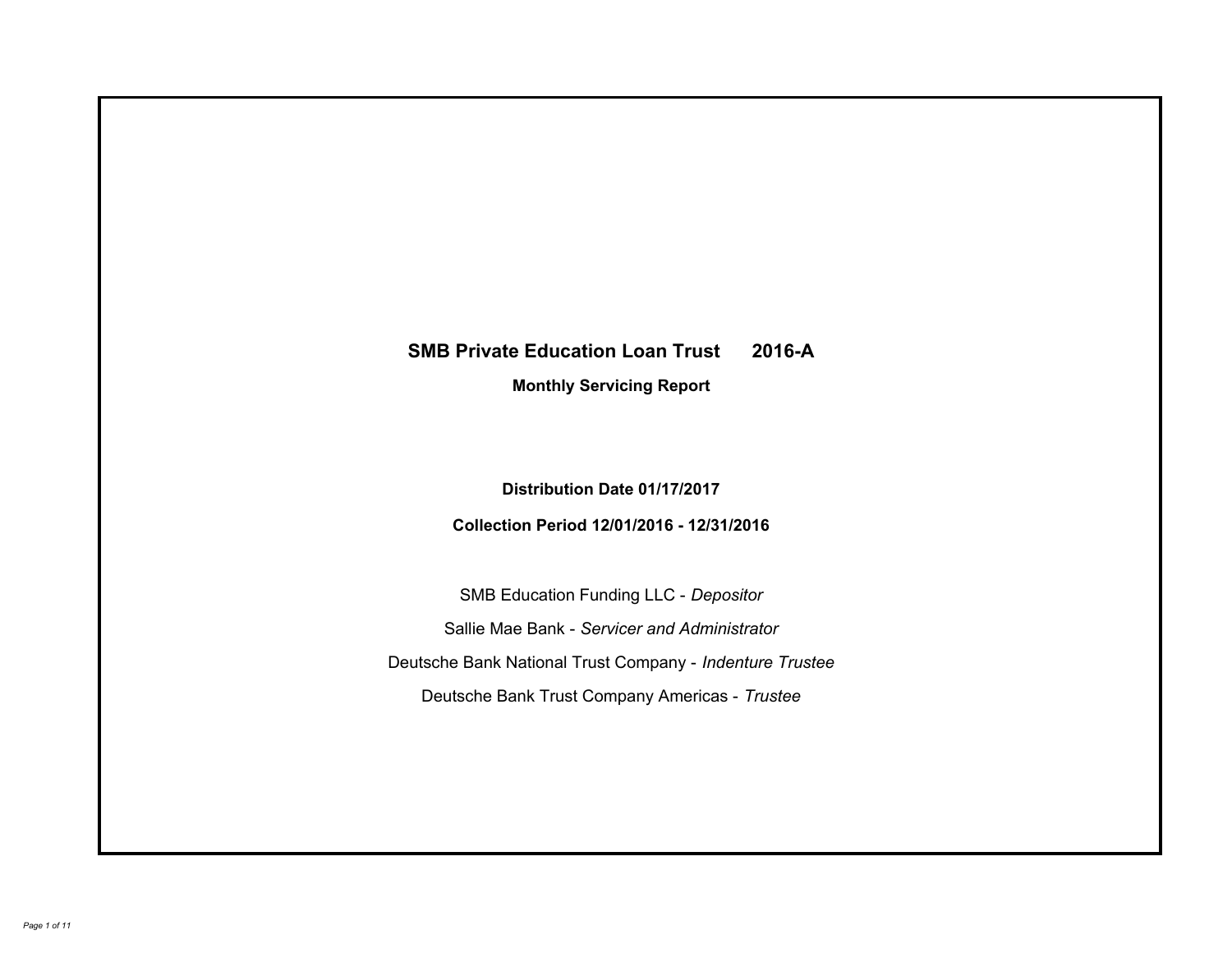| Α           | <b>Student Loan Portfolio Characteristics</b>   |                                              | <b>Settlement Date</b><br>05/26/2016 | 11/30/2016            | 12/31/2016            |
|-------------|-------------------------------------------------|----------------------------------------------|--------------------------------------|-----------------------|-----------------------|
|             | <b>Principal Balance</b>                        |                                              | \$585,861,635.84                     | \$567,584,268.64      | \$563,991,968.80      |
|             | Interest to be Capitalized Balance              |                                              | 32,367,510.93                        | 33, 358, 473. 33      | 32,020,219.64         |
|             | Pool Balance                                    |                                              | \$618,229,146.77                     | \$600,942,741.97      | \$596,012,188.44      |
|             | Weighted Average Coupon (WAC)                   |                                              |                                      |                       |                       |
|             |                                                 | WAC1 (Contractual Interest Rate on the Loan) | 8.26%                                | 8.35%                 | 8.56%                 |
|             |                                                 | WAC2 (Average of Applicable Interest Rate)   | 8.23%                                | 8.32%                 | 8.52%                 |
|             | WAC3 (Average of Actual Interest Rate)          |                                              | 8.16%                                | 8.25%                 | 8.45%                 |
|             | Weighted Average Remaining Term                 |                                              | 134.18                               | 131.18                | 130.58                |
|             | Number of Loans                                 |                                              | 53,959                               | 52,301                | 51,923                |
|             | Number of Borrowers<br>Pool Factor              |                                              | 52,283                               | 50,280<br>0.972038839 | 49,924<br>0.964063554 |
|             | Since Issued Total Constant Prepayment Rate (1) |                                              |                                      | 5.79%                 | 6.14%                 |
|             |                                                 |                                              |                                      |                       |                       |
| B           | <b>Debt Securities</b>                          | Cusip/Isin                                   | 12/15/2016                           |                       | 01/17/2017            |
|             | A <sub>1</sub>                                  | 78449FAA9                                    | \$107,124,350.30                     |                       | \$100,069,609.45      |
|             | A <sub>2</sub> A                                | 78449FAB7                                    | \$218,000,000.00                     |                       | \$218,000,000.00      |
|             | A2B                                             | 78449FAC5                                    | \$134,000,000.00                     |                       | \$134,000,000.00      |
|             | В                                               | 78449FAD3                                    | \$50,000,000.00                      |                       | \$50,000,000.00       |
|             |                                                 |                                              |                                      |                       |                       |
| $\mathbf C$ | <b>Certificates</b>                             | <b>Cusip/Isin</b>                            | 12/15/2016                           |                       | 01/17/2017            |
|             | Residual                                        | 78449F101                                    | \$100,000.00                         |                       | \$100,000.00          |
|             |                                                 |                                              |                                      |                       |                       |
| D           | <b>Account Balances</b>                         |                                              | 12/15/2016                           |                       | 01/17/2017            |
|             | Reserve Account Balance                         |                                              | \$1,557,854.00                       |                       | \$1,557,854.00        |
|             |                                                 |                                              |                                      |                       |                       |
| E           | <b>Asset / Liability</b>                        |                                              | 12/15/2016                           |                       | 01/17/2017            |
|             | Overcollateralization Percentage                |                                              | 15.28%                               |                       | 15.76%                |
|             | Specified Overcollateralization Amount          |                                              | \$180,282,822.59                     |                       | \$178,803,656.53      |
|             | <b>Actual Overcollateralization Amount</b>      |                                              | \$91,818,391.67                      |                       | \$93,942,578.99       |

(1) For additional information, see 'Since Issued CPR Methodology' found on page 11 of this report.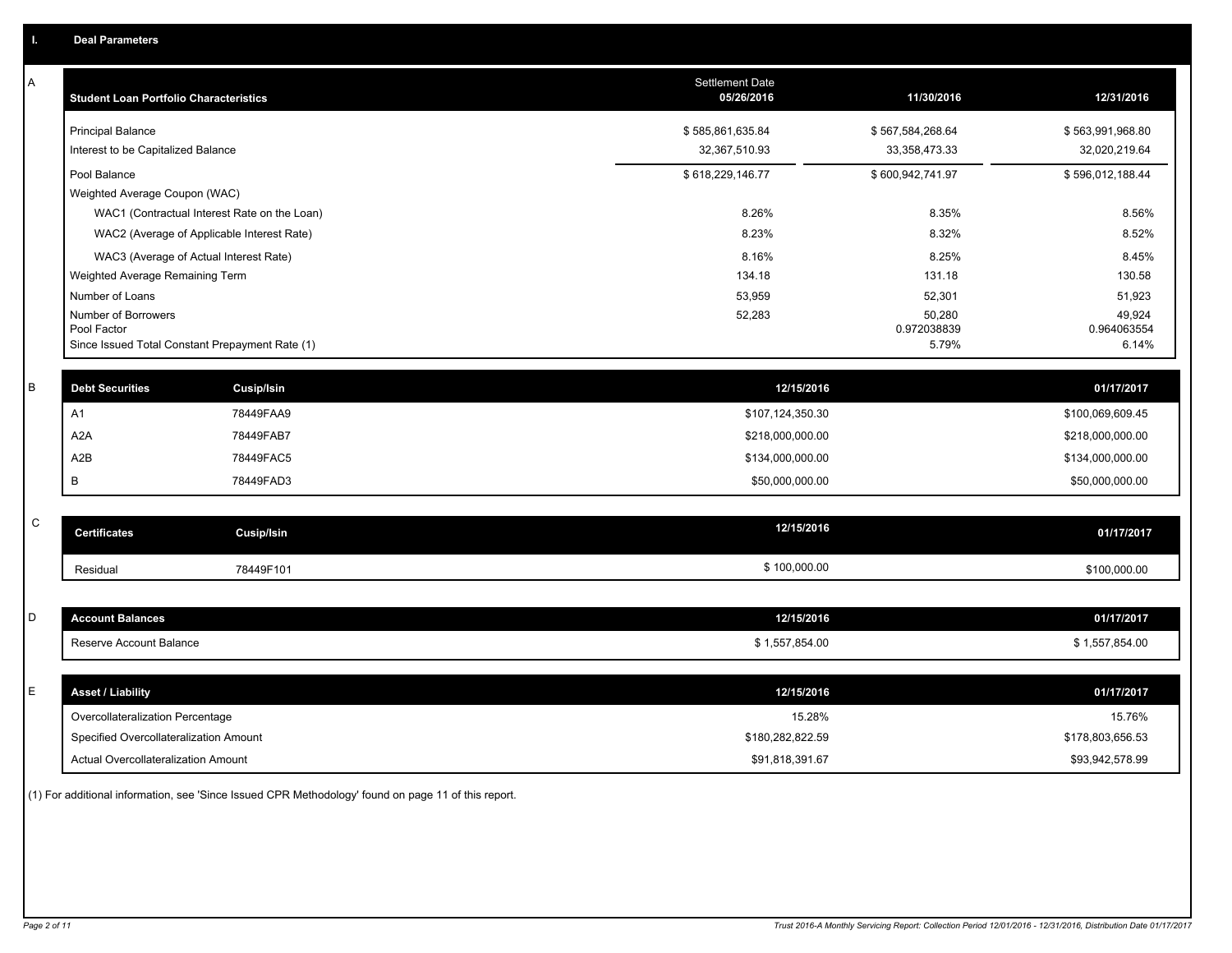# **II. 2016-A Trust Activity 12/01/2016 through 12/31/2016**

| <b>Borrower Principal</b>                                             | 6,394,917.40   |
|-----------------------------------------------------------------------|----------------|
| <b>Consolidation Activity Principal</b>                               | 0.00           |
| Seller Principal Reimbursement                                        | 0.00           |
| Servicer Principal Reimbursement                                      | 0.00           |
| Delinquent Principal Purchases by Servicer                            | 0.00           |
| <b>Other Principal Deposits</b>                                       | 0.00           |
| <b>Total Principal Receipts</b>                                       | \$6,394,917.40 |
| В<br><b>Student Loan Interest Receipts</b>                            |                |
| Borrower Interest                                                     | 2,048,856.92   |
| <b>Consolidation Activity Interest</b>                                | 0.00           |
| Seller Interest Reimbursement                                         | 0.00           |
| Servicer Interest Reimbursement                                       | 0.00           |
| Delinquent Interest Purchases by Servicer                             | 0.00           |
| <b>Other Interest Deposits</b>                                        | 0.00           |
| <b>Total Interest Receipts</b>                                        | \$2,048,856.92 |
| С<br><b>Recoveries on Realized Losses</b>                             | \$40,860.34    |
| <b>Investment Income</b><br>D                                         | \$2,743.05     |
| E<br><b>Funds Borrowed from Next Collection Period</b>                | \$0.00         |
| F<br><b>Funds Repaid from Prior Collection Period</b>                 | \$0.00         |
| G<br>Loan Sale or Purchase Proceeds                                   | \$0.00         |
| н<br>Initial Deposits to Distribution Account                         | \$0.00         |
| <b>Excess Transferred from Other Accounts</b>                         | \$0.00         |
| <b>Borrower Benefit Reimbursements</b><br>J                           | \$0.00         |
| Κ<br><b>Other Deposits</b>                                            | \$0.00         |
| L<br><b>Other Fees Collected</b>                                      | \$0.00         |
| М<br><b>AVAILABLE FUNDS</b>                                           | \$8,487,377.71 |
| N<br>Non-Cash Principal Activity During Collection Period             | \$2,802,617.56 |
| O<br>Aggregate Purchased Amounts by the Depositor, Servicer or Seller | \$0.00         |
| P<br>Aggregate Loan Substitutions                                     | \$0.00         |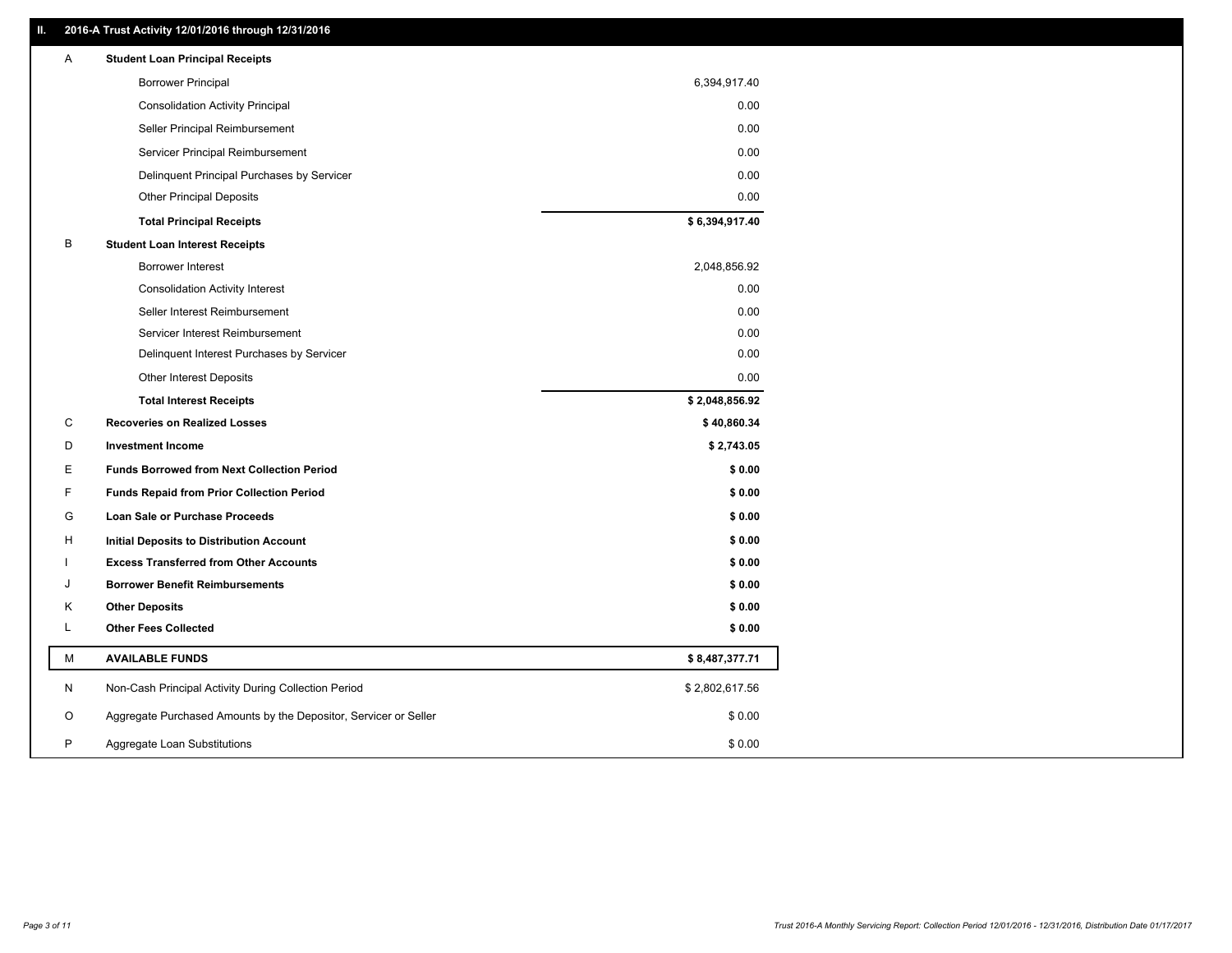|                   |                       |                          |         |                  | <b>Loans by Repayment Status</b> |                            |                          |         |                  |                |                            |
|-------------------|-----------------------|--------------------------|---------|------------------|----------------------------------|----------------------------|--------------------------|---------|------------------|----------------|----------------------------|
|                   |                       |                          |         | 12/31/2016       |                                  |                            |                          |         | 11/30/2016       |                |                            |
|                   |                       | <b>Wtd Avg</b><br>Coupon | # Loans | Principal        | % of Principal                   | % of Loans in<br>Repay (1) | <b>Wtd Avg</b><br>Coupon | # Loans | Principal        | % of Principal | % of Loans in<br>Repay (1) |
| INTERIM:          | IN SCHOOL             | 9.11%                    | 10,552  | \$131,523,710.06 | 22.067%                          | $-$ %                      | 8.90%                    | 10,907  | \$134,687,959.88 | 22.413%        | $-$ %                      |
|                   | GRACE                 | 9.01%                    | 1,650   | \$19,915,633.56  | 3.341%                           | $-$ %                      | 8.71%                    | 2,314   | \$28,615,422.25  | 4.762%         | $-$ %                      |
|                   | <b>DEFERMENT</b>      | 9.13%                    | 1,414   | \$14,835,581.55  | 2.489%                           | $-$ %                      | 8.87%                    | 1,413   | \$14,634,947.66  | 2.435%         | $-$ %                      |
| <b>REPAYMENT:</b> | <b>CURRENT</b>        | 8.15%                    | 36,298  | \$404,977,695.87 | 67.948%                          | 94.238%                    | 7.95%                    | 36,003  | \$403,180,250.56 | 67.091%        | 95.313%                    |
|                   | 31-60 DAYS DELINQUENT | 9.36%                    | 439     | \$4,654,226.78   | 0.781%                           | 1.083%                     | 8.85%                    | 368     | \$3,702,009.41   | 0.616%         | 0.875%                     |
|                   | 61-90 DAYS DELINQUENT | 9.13%                    | 174     | \$1,778,114.80   | 0.298%                           | 0.414%                     | 9.10%                    | 165     | \$1,605,572.49   | 0.267%         | 0.380%                     |
|                   | > 90 DAYS DELINQUENT  | 9.28%                    | 75      | \$757,580.34     | 0.127%                           | 0.176%                     | 9.27%                    | 79      | \$861,342.01     | 0.143%         | 0.204%                     |
|                   | FORBEARANCE           | 8.67%                    | 1,321   | \$17,569,645.48  | 2.948%                           | 4.088%                     | 8.42%                    | 1,052   | \$13,655,237.71  | 2.272%         | 3.228%                     |
| <b>TOTAL</b>      |                       |                          | 51,923  | \$596,012,188.44 | 100.00%                          | 100.00%                    |                          | 52,301  | \$600,942,741.97 | 100.00%        | 100.00%                    |

Percentages may not total 100% due to rounding \*

1 Loans classified in "Repayment" include any loan for which interim interest only, \$25 fixed payments or full principal and interest payments are due.

|                |                       |                          |         | 12/31/2016       |                |                                |                          |         | 11/30/2016       |                |                                |
|----------------|-----------------------|--------------------------|---------|------------------|----------------|--------------------------------|--------------------------|---------|------------------|----------------|--------------------------------|
|                |                       | <b>Wtd Avg</b><br>Coupon | # Loans | Principal        | % of Principal | % of Loans in<br>P&I Repay (2) | <b>Wtd Avg</b><br>Coupon | # Loans | Principal        | % of Principal | % of Loans in<br>P&I Repay (2) |
| INTERIM:       | IN SCHOOL             | 8.57%                    | 22,573  | \$289,132,942.92 | 48.511%        | $-$ %                          | 8.36%                    | 23,253  | \$295,486,645.22 | 49.171%        | $-$ %                          |
|                | GRACE                 | 8.49%                    | 3,212   | \$40,231,777.57  | 6.750%         | $-$ %                          | 8.12%                    | 4,680   | \$60,846,495.53  | 10.125%        | $-$ %                          |
|                | <b>DEFERMENT</b>      | 8.76%                    | 2,736   | \$28,753,542.26  | 4.824%         | $-$ %                          | 8.50%                    | 2,736   | \$28,289,166.02  | 4.707%         | $-$ %                          |
| P&I REPAYMENT: | <b>CURRENT</b>        | 8.19%                    | 21,510  | \$214,516,662.85 | 35.992%        | 90.173%                        | 8.04%                    | 20,090  | \$197,832,818.54 | 32.920%        | 91.454%                        |
|                | 31-60 DAYS DELINQUENT | 9.43%                    | 350     | \$3,520,373.32   | 0.591%         | 1.480%                         | 8.79%                    | 278     | \$2,643,119.10   | 0.440%         | 1.222%                         |
|                | 61-90 DAYS DELINQUENT | 9.10%                    | 152     | \$1,565,944.51   | 0.263%         | 0.658%                         | 9.11%                    | 139     | \$1,380,507.60   | 0.230%         | 0.638%                         |
|                | > 90 DAYS DELINQUENT  | 9.28%                    | 69      | \$721,299.53     | 0.121%         | 0.303%                         | 9.23%                    | 73      | \$808,752.25     | 0.135%         | 0.374%                         |
|                | FORBEARANCE           | 8.67%                    | 1,321   | \$17,569,645.48  | 2.948%         | 7.385%                         | 8.42%                    | 1,052   | \$13,655,237.71  | 2.272%         | 6.313%                         |
| <b>TOTAL</b>   |                       |                          | 51,923  | \$596,012,188.44 | 100.00%        | 100.00%                        |                          | 52,301  | \$600,942,741.97 | 100.00%        | 100.00%                        |

WAC reflects WAC3 To conform with company standard reporting these sections now include Princial and Interest Accrued to Capitalize.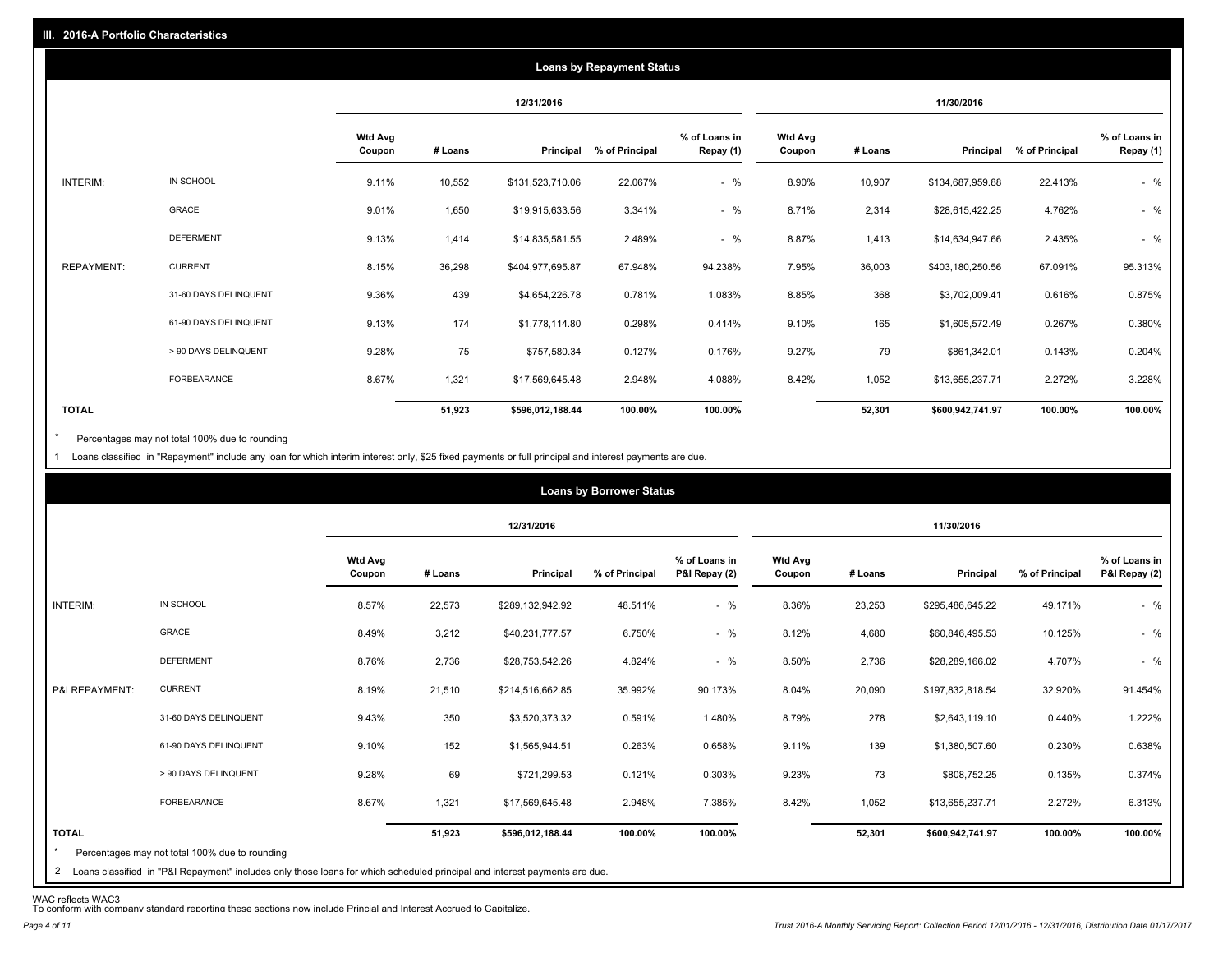|                                                                                                  | 12/31/2016       | 11/30/2016       |  |
|--------------------------------------------------------------------------------------------------|------------------|------------------|--|
| Pool Balance                                                                                     | \$596,012,188.44 | \$600,942,741.97 |  |
| Total # Loans                                                                                    | 51,923           | 52,301           |  |
| Total # Borrowers                                                                                | 49,924           | 50,280           |  |
| Weighted Average Coupon                                                                          | 8.52%            | 8.32%            |  |
| Weighted Average Remaining Term                                                                  | 130.58           | 131.18           |  |
| Percent of Pool - Cosigned                                                                       | 92.1%            | 92.0%            |  |
| Percent of Pool - Non Cosigned                                                                   | 7.9%             | 8.0%             |  |
| Borrower Interest Accrued for Period                                                             | \$3,938,733.28   | \$3,804,288.98   |  |
| Outstanding Borrower Interest Accrued                                                            | \$34,389,609.11  | \$35,616,635.15  |  |
| Gross Principal Realized Loss - Periodic                                                         | \$287,500.53     | \$515,652.01     |  |
| Gross Principal Realized Loss - Cumulative                                                       | \$2,030,399.31   | \$1,742,898.78   |  |
| Recoveries on Realized Losses - Periodic                                                         | \$40,860.34      | \$7,841.89       |  |
| Recoveries on Realized Losses - Cumulative                                                       | \$90,636.50      | \$49,776.16      |  |
| Net Losses - Periodic                                                                            | \$246,640.19     | \$507,810.12     |  |
| Net Losses - Cumulative                                                                          | \$1,939,762.81   | \$1,693,122.62   |  |
| Non-Cash Principal Activity - Capitalized Interest                                               | \$3,089,926.75   | \$5,444,996.98   |  |
| Since Issued Total Constant Prepayment Rate (CPR) (1)                                            | 6.14%            | 5.79%            |  |
| <b>Loan Substitutions</b>                                                                        | \$0.00           | \$0.00           |  |
| <b>Cumulative Loan Substitutions</b>                                                             | \$0.00           | \$0.00           |  |
| <b>Unpaid Servicing Fees</b>                                                                     | \$0.00           | \$0.00           |  |
| <b>Unpaid Administration Fees</b>                                                                | \$0.00           | \$0.00           |  |
| <b>Unpaid Carryover Servicing Fees</b>                                                           | \$0.00           | \$0.00           |  |
| Note Interest Shortfall                                                                          | \$0.00           | \$0.00           |  |
| Loans in Modification                                                                            | \$3,733,729.03   | \$3,328,340.98   |  |
| % of Loans in Modification as a % of Loans in Repayment (P&I)                                    | 1.57%            | 1.54%            |  |
|                                                                                                  |                  |                  |  |
| % Annualized Gross Principal Realized Loss - Periodic as a %<br>of Loans in Repayment (P&I) * 12 | 1.45%            | 2.86%            |  |
| % Gross Principal Realized Loss - Cumulative as a % of<br>Original Pool Balance                  | 0.33%            | 0.28%            |  |

(1) For additional information, see 'Since Issued CPR Methodology' found on page 11 of this report.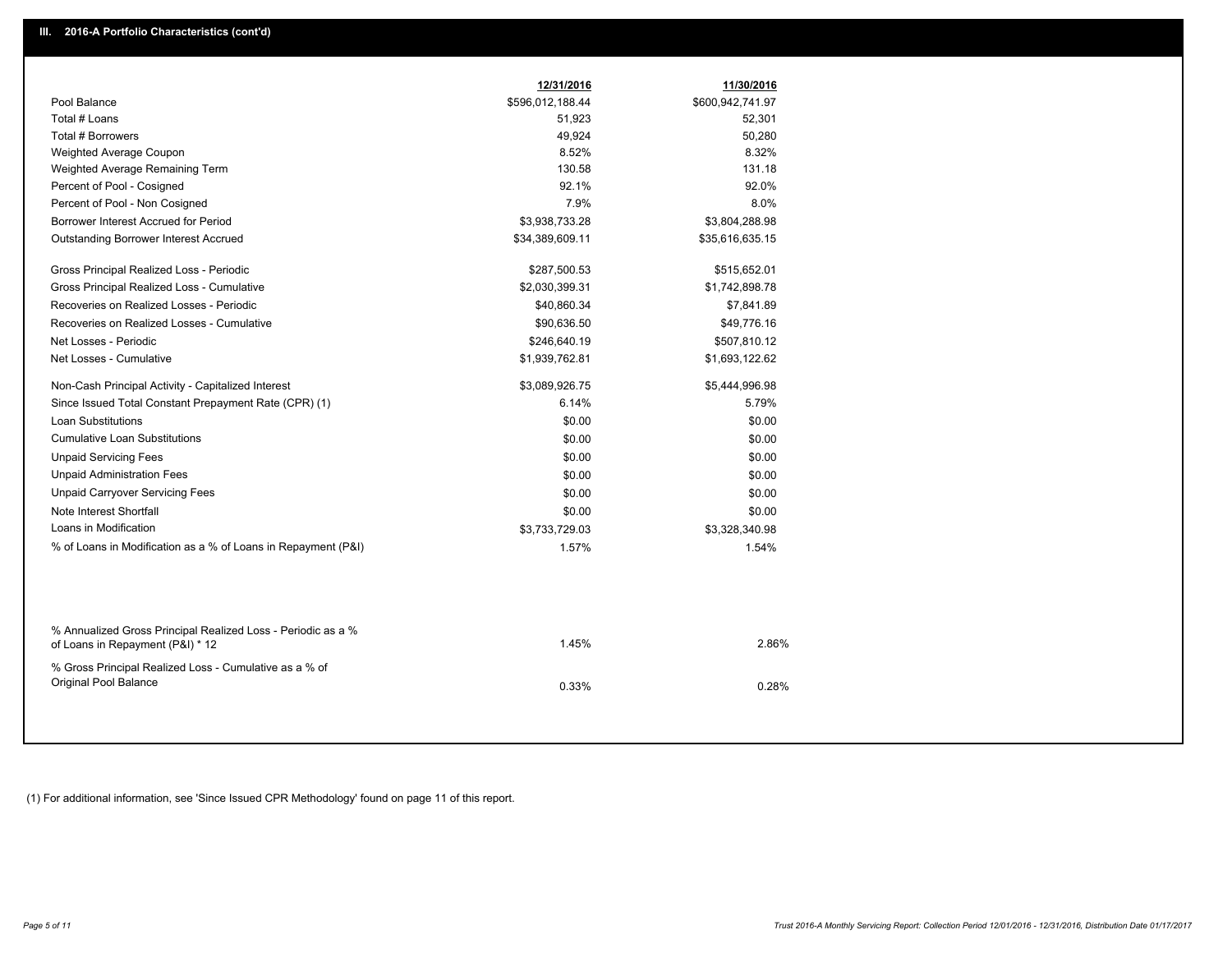#### **Loan Program**  A

|                                    | Weighted<br><b>Average Coupon</b> | # LOANS | <b>\$ AMOUNT</b> | $%$ *     |
|------------------------------------|-----------------------------------|---------|------------------|-----------|
| - Smart Option Interest-Only Loans | 7.29%                             | 12.123  | \$119,176,740.90 | 19.996%   |
| - Smart Option Fixed Pay Loans     | 8.49%                             | 14,228  | \$190,740,958.21 | 32.003%   |
| - Smart Option Deferred Loans      | 8.89%                             | 25,572  | \$286,094,489.33 | 48.001%   |
| - Other Loan Programs              | $0.00\%$                          | 0       | \$0.00           | $0.000\%$ |
| Total                              | 8.45%                             | 51,923  | \$596,012,188.44 | 100.000%  |

\* Percentages may not total 100% due to rounding

B

C

**Index Type**

|                       | Weighted<br><b>Average Coupon</b> | # LOANS | <b>S AMOUNT</b>  | $%$ *     |
|-----------------------|-----------------------------------|---------|------------------|-----------|
| - Fixed Rate Loans    | 9.38%                             | 8,997   | \$110,826,544.82 | 18.595%   |
| - LIBOR Indexed Loans | 8.23%                             | 42.926  | \$485,185,643.62 | 81.405%   |
| - Other Index Rates   | $0.00\%$                          |         | \$0.00           | $0.000\%$ |
| <b>Total</b>          | 8.45%                             | 51,923  | \$596,012,188.44 | 100.000%  |

\* Percentages may not total 100% due to rounding

# **Weighted Average Recent FICO**

| $0 - 639$<br>640 - 669 | 2,749<br>3,080 | \$25,641,764.43  | 4.302%   |
|------------------------|----------------|------------------|----------|
|                        |                |                  |          |
|                        |                | \$32,013,994.13  | 5.371%   |
| 670 - 699              | 6,560          | \$72,614,817.31  | 12.183%  |
| 700 - 739              | 12,618         | \$145,057,829.30 | 24.338%  |
| $740 +$                | 26,906         | \$320,627,213.90 | 53.795%  |
| N/A <sup>(1)</sup>     | 10             | \$56,569.37      | 0.009%   |
| <b>Total</b>           | 51,923         | \$596,012,188.44 | 100.000% |

WAC reflects WAC3

To conform with company standard reporting these sections now include Princial and Interest Accrued to Capitalize.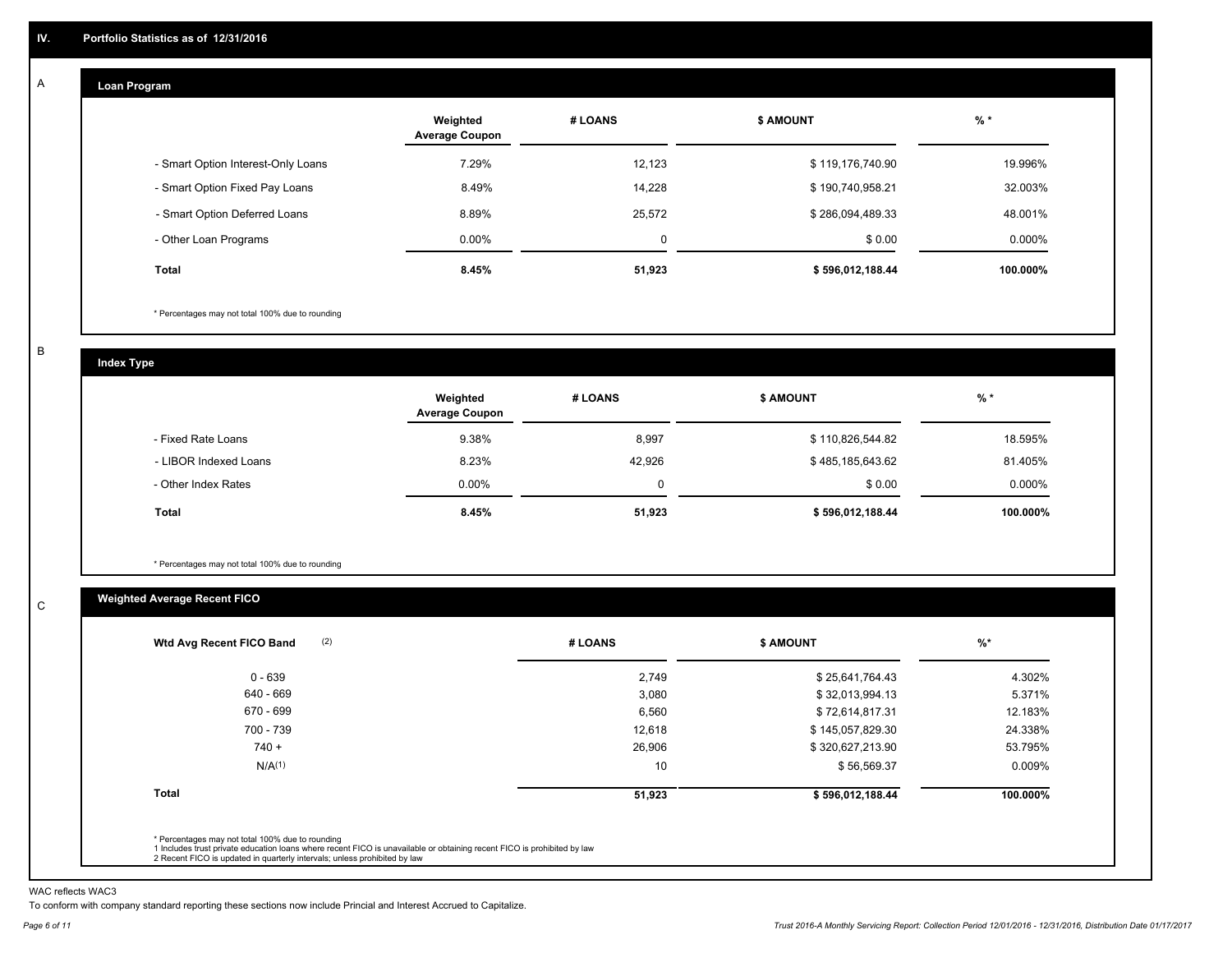| ٧. | 2016-A Reserve Account, Principal Distribution, and R-2 Certificate Calculations       |                  |
|----|----------------------------------------------------------------------------------------|------------------|
| А. | <b>Reserve Account</b>                                                                 |                  |
|    | Specified Reserve Account Balance                                                      | \$1,557,854.00   |
|    | Actual Reserve Account Balance                                                         | \$1,557,854.00   |
| В. | <b>Principal Distribution Amount</b>                                                   |                  |
|    | i.<br>Class A Notes Outstanding                                                        | \$459,124,350.30 |
|    | Pool Balance<br>ii.                                                                    | \$596,012,188.44 |
|    | First Priority Principal Distribution Amount (i - ii)<br>iii.                          | \$0.00           |
|    | Class A and B Notes Outstanding<br>iv.                                                 | \$509,124,350.30 |
|    | <b>First Priority Principal Distribution Amount</b><br>v.                              | \$0.00           |
|    | Pool Balance<br>vi.                                                                    | \$596,012,188.44 |
|    | Specified Overcollateralization Amount<br>vii.                                         | \$178,803,656.53 |
|    | Available Funds (after payment of waterfall items A through H)<br>viii.                | \$0.00           |
|    | Regular Principal Distribution Amount (if (iv > 0, (iv - v) - (vi - vii))<br>ix.       | \$91,915,818.39  |
|    | Pool Balance<br>х.                                                                     | \$596,012,188.44 |
|    | 10% of Initial Pool Balance<br>xi.                                                     | \$61,822,914.68  |
|    | <b>First Priority Principal Distribution Amount</b><br>xii.                            | \$0.00           |
|    | <b>Regular Principal Distribution Amount</b><br>xiii.                                  | \$91,915,818.39  |
|    | Available Funds (after payment of waterfall items A through J)<br>XIV.                 | \$0.00           |
|    | Additional Principal Distribution Amount (if(x <= ix,min(xiv, x - xii - xiii)))<br>XV. | \$0.00           |
| C. | R-2 Certificate                                                                        |                  |
|    | <b>Previous Notional Balance</b>                                                       | \$37,490,591.00  |
|    | Shortfall of Principal                                                                 | \$0.00           |
|    | Shortfall of Interest                                                                  | \$0.00           |
|    | <b>Current Notional Balance</b>                                                        | \$37,490,591.00  |
|    | Excess Distribution Allocated (1)                                                      | \$0.00           |
|    |                                                                                        |                  |
|    |                                                                                        |                  |

1. Until the notional amount of the R-2 Certificate is reduced to zero and if there is excess cash through the distribution available it will be distributed to the R-2 Certificate, otherwise the amount will be zero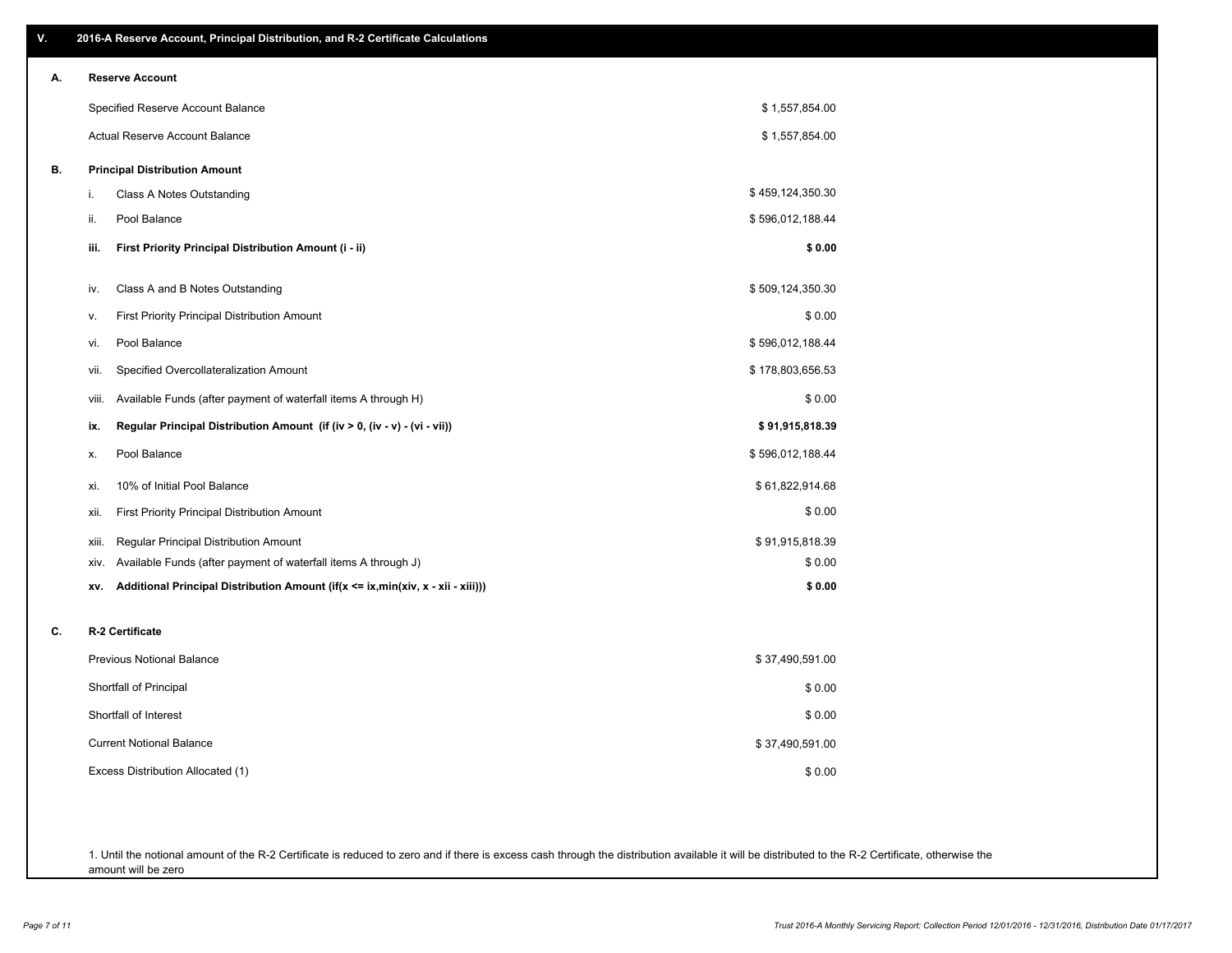|    |                                                         | Paid           | <b>Funds Balance</b> |
|----|---------------------------------------------------------|----------------|----------------------|
|    | <b>Total Available Funds</b>                            |                | \$8,487,377.71       |
| A  | <b>Trustee Fees</b>                                     | \$0.00         | \$8,487,377.71       |
| B  | <b>Servicing Fees</b>                                   | \$378,389.51   | \$8,108,988.20       |
| C  | i. Administration Fees                                  | \$8,333.00     | \$8,100,655.20       |
|    | ii. Unreimbursed Administrator Advances plus any Unpaid | \$0.00         | \$8,100,655.20       |
| D  | Class A Noteholders Interest Distribution Amount        | \$899,069.39   | \$7,201,585.81       |
| Е  | <b>First Priority Principal Payment</b>                 | \$0.00         | \$7,201,585.81       |
| F. | Class B Noteholders Interest Distribution Amount        | \$146,844.96   | \$7,054,740.85       |
| G  | Reinstatement Reserve Account                           | \$0.00         | \$7,054,740.85       |
| H  | <b>Regular Principal Distribution</b>                   | \$7,054,740.85 | \$0.00               |
|    | <b>Carryover Servicing Fees</b>                         | \$0.00         | \$0.00               |
| J  | Additional Principal Distribution Amount                | \$0.00         | \$0.00               |
| K  | Unpaid Expenses of Trustee                              | \$0.00         | \$0.00               |
| L  | Unpaid Expenses of Administrator                        | \$0.00         | \$0.00               |
| M  | i. Remaining Funds to the R-1 Certificateholder(s)      | \$0.00         | \$0.00               |
|    | ii. Remaining Funds to the R-2 Certificateholder(s)     | \$0.00         | \$0.00               |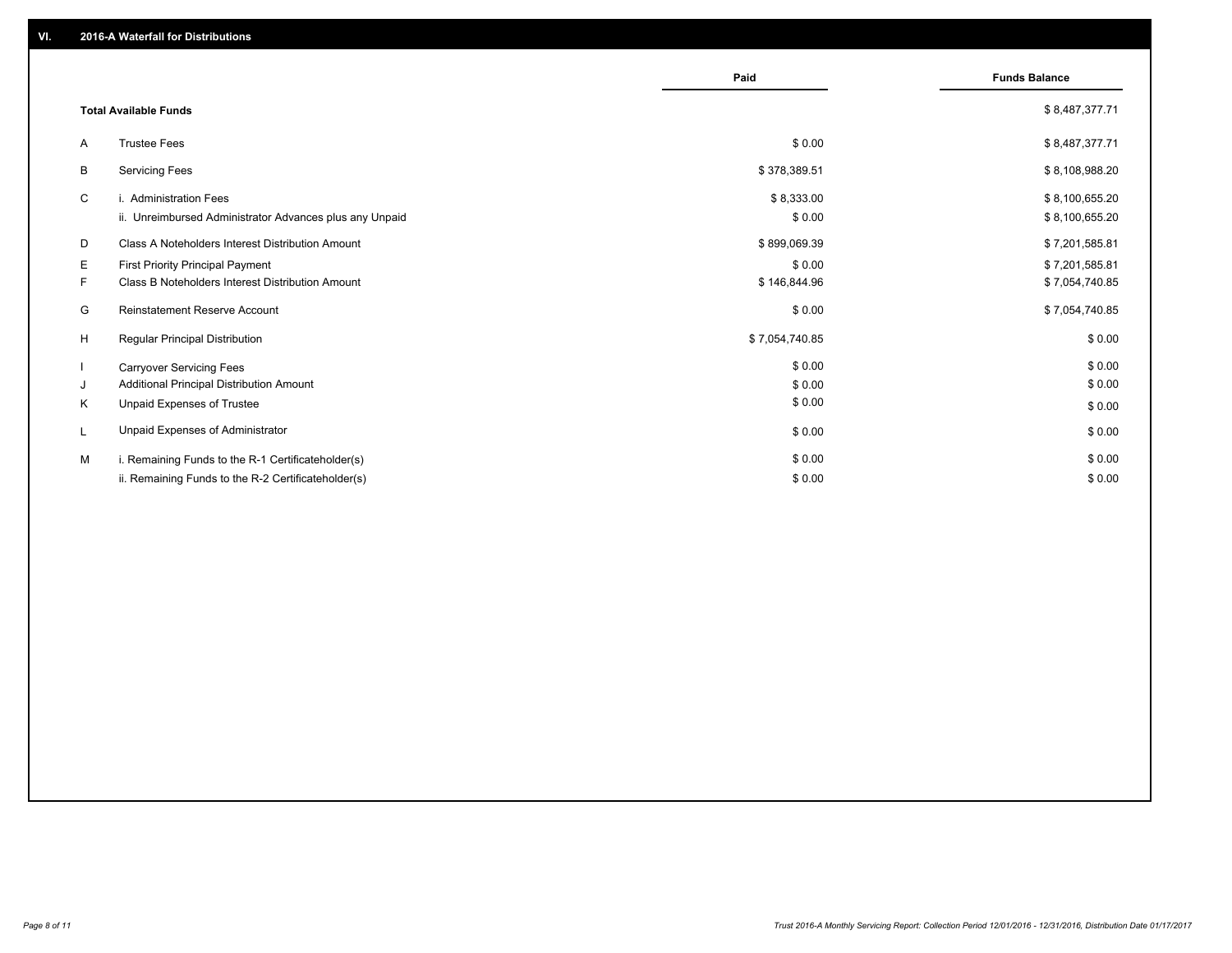| <b>A1</b>                                                           | A <sub>2</sub> A<br>A <sub>2</sub> B               |  |
|---------------------------------------------------------------------|----------------------------------------------------|--|
| 78449FAA9<br>Cusip/Isin                                             | 78449FAB7<br>78449FAC5                             |  |
| \$107,124,350.30<br><b>Beginning Balance</b>                        | \$218,000,000.00<br>\$134,000,000.00               |  |
| <b>LIBOR</b><br>Index                                               | <b>LIBOR</b><br><b>FIXED</b>                       |  |
| Spread/Fixed Rate<br>0.70%                                          | 1.50%<br>2.70%                                     |  |
| 1 NEW YORK BUSINESS DAY<br>Record Date (Days Prior to Distribution) | 1 NEW YORK BUSINESS DAY<br>1 NEW YORK BUSINESS DAY |  |
| 12/15/2016<br><b>Accrual Period Begin</b>                           | 12/15/2016<br>12/15/2016                           |  |
| <b>Accrual Period End</b><br>1/17/2017                              | 1/15/2017<br>1/17/2017                             |  |
| 0.09166667<br>Daycount Fraction                                     | 0.08333333<br>0.09166667                           |  |
| Interest Rate*<br>1.40389%                                          | 2.70000%<br>2.20389%                               |  |
| <b>Accrued Interest Factor</b><br>0.001286899                       | 0.002250000<br>0.002020232                         |  |
| <b>Current Interest Due</b><br>\$137,858.24                         | \$490,500.00<br>\$270,711.15                       |  |
| $S -$<br>Interest Shortfall from Prior Period Plus Accrued Interest | $\mathsf{\$}$ -<br>$\mathsf{\$}$ -                 |  |
| <b>Total Interest Due</b><br>\$137,858.24                           | \$490,500.00<br>\$270,711.15                       |  |
| <b>Interest Paid</b><br>\$137,858.24                                | \$490,500.00<br>\$270,711.15                       |  |
| <b>Interest Shortfall</b><br>$S -$                                  | $\mathcal{S}$ -<br>$\mathsf{\$}$ -                 |  |
| \$7,054,740.85<br><b>Principal Paid</b>                             | $\mathcal{S}$ -<br>$\mathsf{\$}$ -                 |  |
| \$100,069,609.45<br><b>Ending Principal Balance</b>                 | \$218,000,000.00<br>\$134,000,000.00               |  |
| 0.047347254<br>Paydown Factor                                       | 0.000000000<br>0.000000000                         |  |
| <b>Ending Balance Factor</b><br>0.671608117                         | 1.000000000<br>1.000000000                         |  |

\* Pay rates for Current Distribution. For the interest rates applicable to the next distribution date, please see https://www.salliemae.com/about/investors/data/SMBabrate.txt.

**VII. 2016-A Distributions**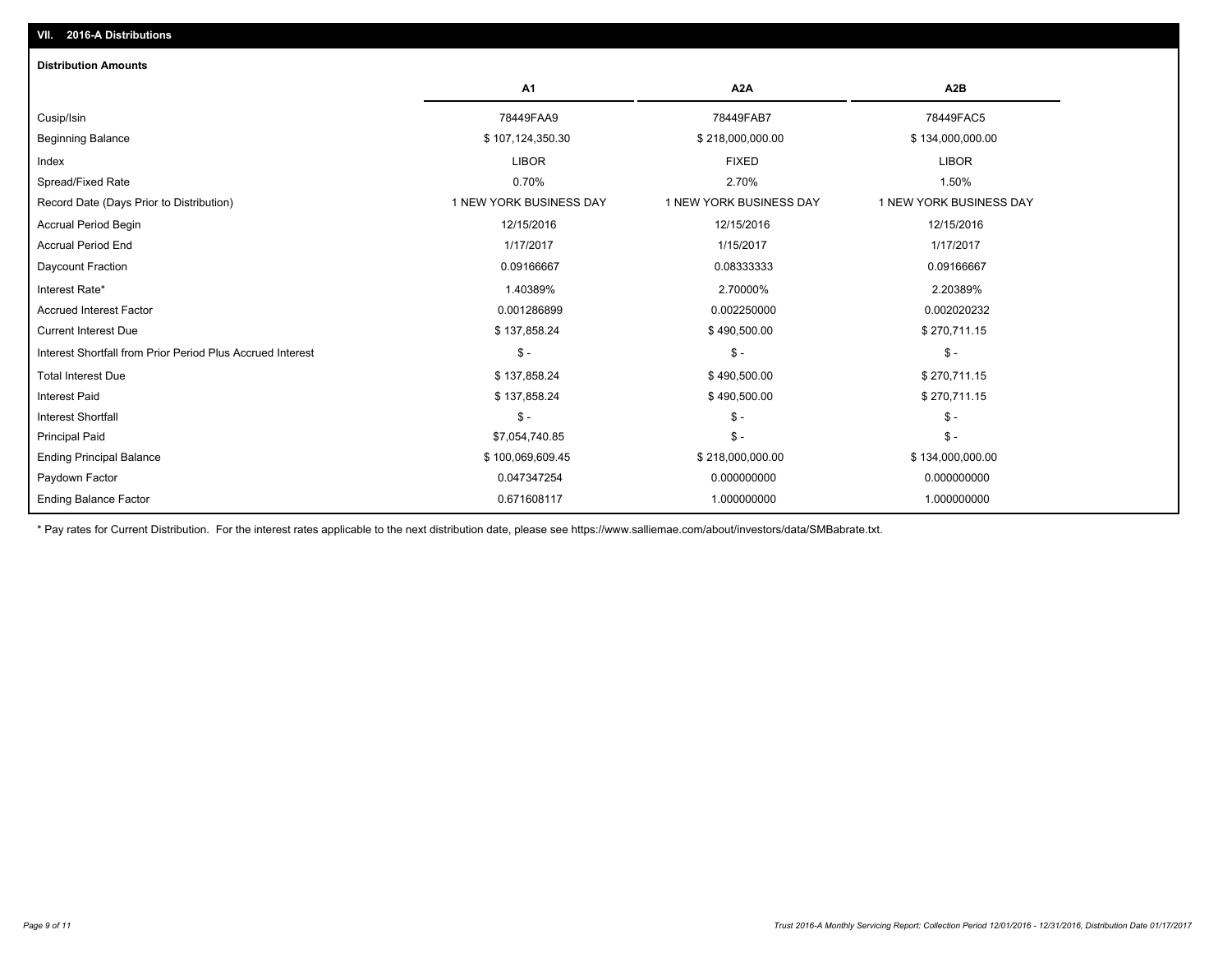| VII. 2016-A Distributions                                  |                         |
|------------------------------------------------------------|-------------------------|
| <b>Distribution Amounts</b>                                |                         |
|                                                            | в                       |
| Cusip/Isin                                                 | 78449FAD3               |
| <b>Beginning Balance</b>                                   | \$50,000,000.00         |
| Index                                                      | <b>LIBOR</b>            |
| Spread/Fixed Rate                                          | 2.50%                   |
| Record Date (Days Prior to Distribution)                   | 1 NEW YORK BUSINESS DAY |
| Accrual Period Begin                                       | 12/15/2016              |
| <b>Accrual Period End</b>                                  | 1/17/2017               |
| Daycount Fraction                                          | 0.09166667              |
| Interest Rate*                                             | 3.20389%                |
| <b>Accrued Interest Factor</b>                             | 0.002936899             |
| <b>Current Interest Due</b>                                | \$146,844.96            |
| Interest Shortfall from Prior Period Plus Accrued Interest | $$ -$                   |
| <b>Total Interest Due</b>                                  | \$146,844.96            |
| <b>Interest Paid</b>                                       | \$146,844.96            |
| <b>Interest Shortfall</b>                                  | $\frac{2}{3}$ -         |
| <b>Principal Paid</b>                                      | $\frac{2}{3}$ -         |
| <b>Ending Principal Balance</b>                            | \$50,000,000.00         |
| Paydown Factor                                             | 0.000000000             |
| <b>Ending Balance Factor</b>                               | 1.000000000             |

\* Pay rates for Current Distribution. For the interest rates applicable to the next distribution date, please see https://www.salliemae.com/about/investors/data/SMBabrate.txt.